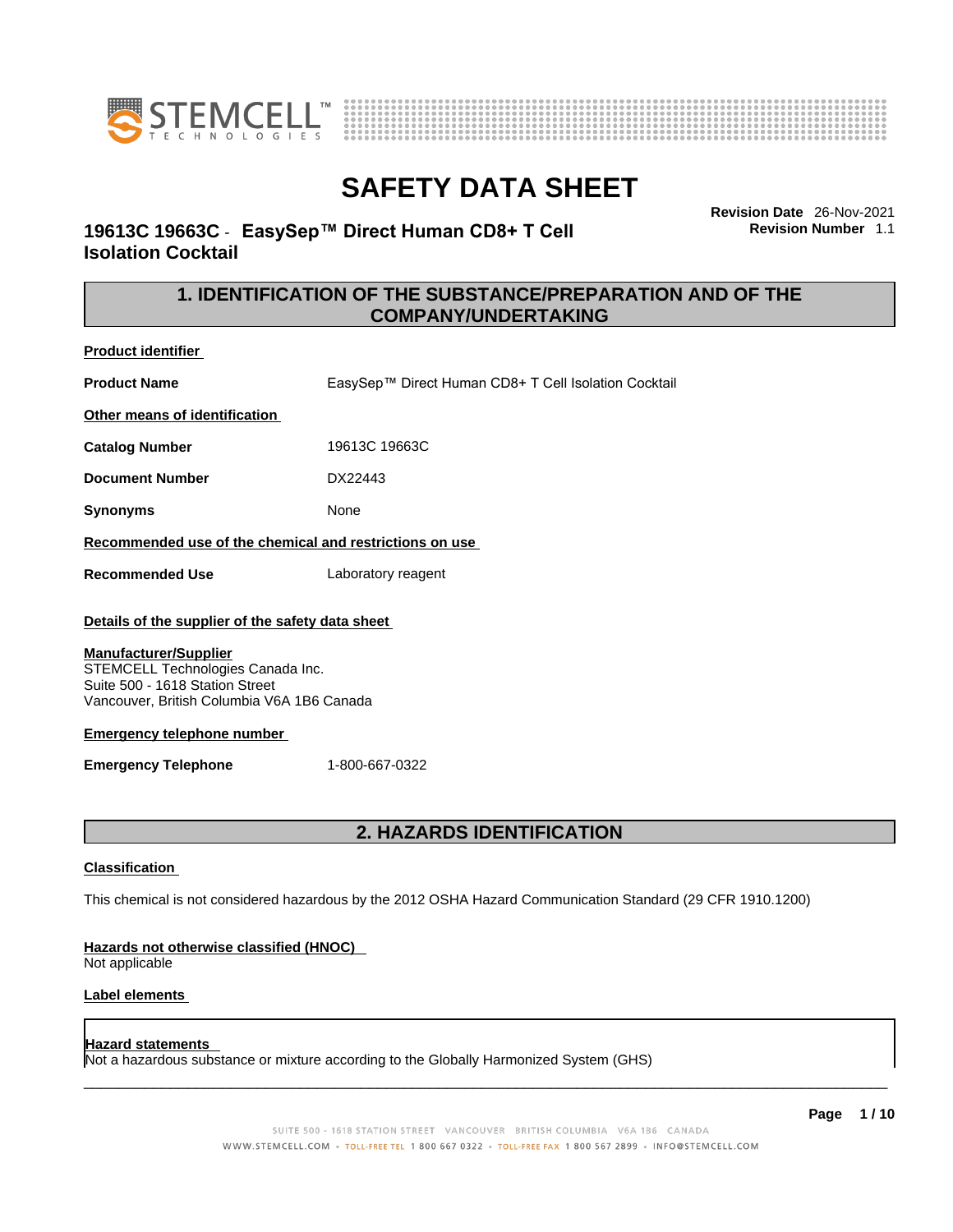



### \_\_\_\_\_\_\_\_\_\_\_\_\_\_\_\_\_\_\_\_\_\_\_\_\_\_\_\_\_\_\_\_\_\_\_\_\_\_\_\_\_\_\_\_\_\_\_\_\_\_\_\_\_\_\_\_\_\_\_\_\_\_\_\_\_\_\_\_\_\_\_\_\_\_\_\_\_\_\_\_\_\_\_\_\_\_\_\_\_\_\_\_\_ **Revision Date** 26-Nov-2021 **19613C 19663C** - **EasySep™ Direct Human CD8+ T Cell Isolation Cocktail**

The product contains no substances which at their given concentration, are considered to be hazardous to health.

**Appearance** Clear **Physical state** Liquid **Odor** No data available

**Revision Number** 1.1

**Other Information** 

Not applicable

**Unknown acute toxicity** 0 % of the mixture consists of ingredient(s) of unknown toxicity

0 % of the mixture consists of ingredient(s) of unknown acute oral toxicity

0 % of the mixture consists of ingredient(s) of unknown acute dermal toxicity

0 % of the mixture consists of ingredient(s) of unknown acute inhalation toxicity (gas)

0 % of the mixture consists of ingredient(s) of unknown acute inhalation toxicity (vapor)

0 % of the mixture consists of ingredient(s) of unknown acute inhalation toxicity (dust/mist)

### **3. COMPOSITION/INFORMATION ON INGREDIENTS**

#### **Substance**

Not applicable.

### **Mixture**

Not a hazardous substance or mixture according to the Globally Harmonized System (GHS)

\*The exact percentage (concentration) ofcomposition has been withheld as a trade secret.

### **4. FIRST AID MEASURES**

### **Description of first aid measures**

| <b>Inhalation</b>   | Remove to fresh air.                                                                                                    |
|---------------------|-------------------------------------------------------------------------------------------------------------------------|
| Eye contact         | Rinse thoroughly with plenty of water for at least 15 minutes, lifting lower and upper eyelids.<br>Consult a physician. |
| <b>Skin contact</b> | Wash skin with soap and water.                                                                                          |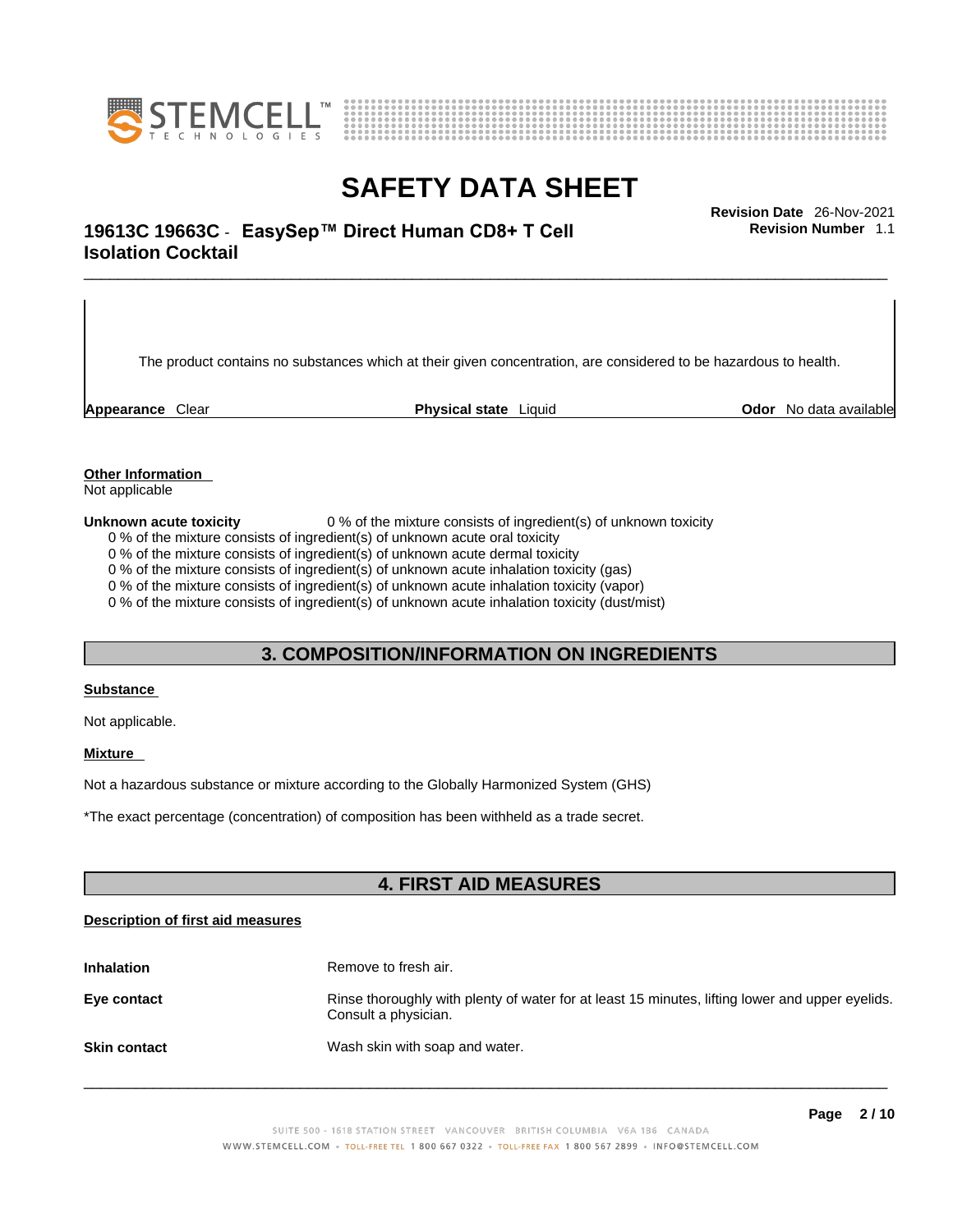



### \_\_\_\_\_\_\_\_\_\_\_\_\_\_\_\_\_\_\_\_\_\_\_\_\_\_\_\_\_\_\_\_\_\_\_\_\_\_\_\_\_\_\_\_\_\_\_\_\_\_\_\_\_\_\_\_\_\_\_\_\_\_\_\_\_\_\_\_\_\_\_\_\_\_\_\_\_\_\_\_\_\_\_\_\_\_\_\_\_\_\_\_\_ **Revision Date** 26-Nov-2021 **19613C 19663C** - **EasySep™ Direct Human CD8+ T Cell Isolation Cocktail**

**Ingestion** Clean mouth with water and drink afterwards plenty of water. **Most important symptoms and effects, both acute and delayed Symptoms** No information available. **Indication of any immediate medical attention and special treatment needed Note to physicians** Treat symptomatically. **5. FIRE-FIGHTING MEASURES Suitable Extinguishing Media** Use extinguishing measures that are appropriate to local circumstances and the surrounding environment. **Unsuitable extinguishing media** CAUTION: Use of water spray when fighting fire may be inefficient. **Specific hazards arising from the chemical** No information available. **Explosion data Sensitivity to Mechanical Impact** None. **Sensitivity to Static Discharge** None. **Special protective equipment for fire-fighters** Firefighters should wear self-contained breathing apparatus and full firefighting turnout gear. Use personal protection equipment. **6. ACCIDENTAL RELEASE MEASURES Personal precautions, protective equipment and emergency procedures Personal precautions** Ensure adequate ventilation. **Environmental precautions** 

**Environmental precautions** See Section 12 for additional Ecological Information.

### **Methods and material for containment and cleaning up**

**Methods for containment** Prevent further leakage or spillage if safe to do so.

 $\_$  ,  $\_$  ,  $\_$  ,  $\_$  ,  $\_$  ,  $\_$  ,  $\_$  ,  $\_$  ,  $\_$  ,  $\_$  ,  $\_$  ,  $\_$  ,  $\_$  ,  $\_$  ,  $\_$  ,  $\_$  ,  $\_$  ,  $\_$  ,  $\_$  ,  $\_$  ,  $\_$  ,  $\_$  ,  $\_$  ,  $\_$  ,  $\_$  ,  $\_$  ,  $\_$  ,  $\_$  ,  $\_$  ,  $\_$  ,  $\_$  ,  $\_$  ,  $\_$  ,  $\_$  ,  $\_$  ,  $\_$  ,  $\_$  ,

**Revision Number** 1.1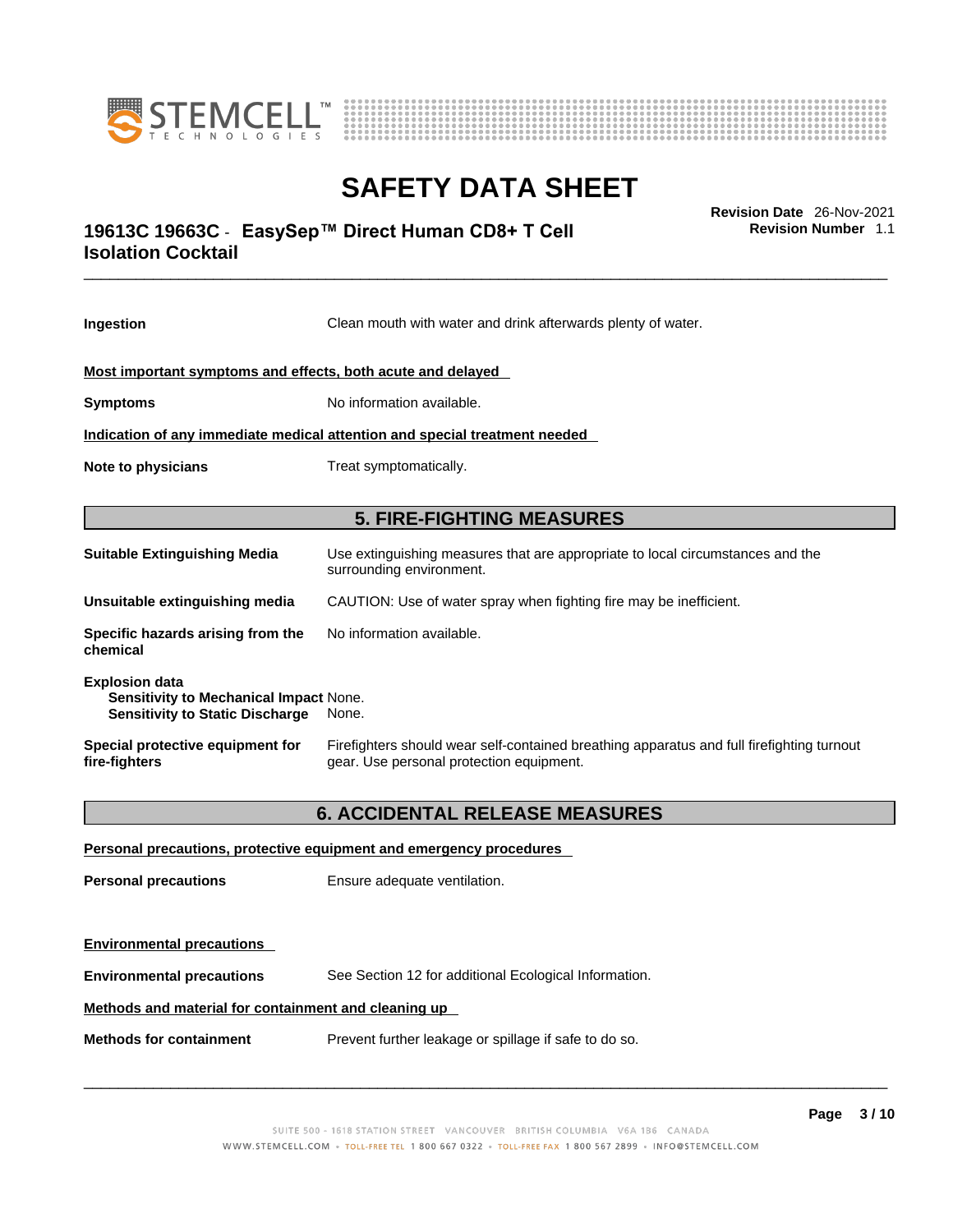



**Revision Number** 1.1

### \_\_\_\_\_\_\_\_\_\_\_\_\_\_\_\_\_\_\_\_\_\_\_\_\_\_\_\_\_\_\_\_\_\_\_\_\_\_\_\_\_\_\_\_\_\_\_\_\_\_\_\_\_\_\_\_\_\_\_\_\_\_\_\_\_\_\_\_\_\_\_\_\_\_\_\_\_\_\_\_\_\_\_\_\_\_\_\_\_\_\_\_\_ **Revision Date** 26-Nov-2021 **19613C 19663C** - **EasySep™ Direct Human CD8+ T Cell Isolation Cocktail**

| Methods for cleaning up                | Pick up and transfer to properly labeled containers.                                 |
|----------------------------------------|--------------------------------------------------------------------------------------|
| <b>Prevention of secondary hazards</b> | Clean contaminated objects and areas thoroughly observing environmental regulations. |

### **7. HANDLING AND STORAGE**

## **Precautions for safe handling Advice on safe handling** Handle in accordance with good industrial hygiene and safety practice. **Conditions for safe storage, including any incompatibilities Storage Conditions** Store in accordance with information listed on the Product Information Sheet (PIS).

### **8. EXPOSURE CONTROLS/PERSONAL PROTECTION**

### **Control parameters**

**Exposure Limits** This product, as supplied, does not contain any hazardous materials with occupational exposure limits established by the region specific regulatory bodies.

### **Appropriate engineering controls**

| Showers              |
|----------------------|
| Eyewash stations     |
| Ventilation systems. |
|                      |

**Individual protection measures, such as personal protective equipment Eye/face protection** No special protective equipment required. **Skin and body protection** No special protective equipment required. **Respiratory protection** No protective equipment is needed under normal use conditions. If exposure limits are exceeded or irritation is experienced, ventilation and evacuation may be required. **General hygiene considerations** Handle in accordance with good industrial hygiene and safety practice.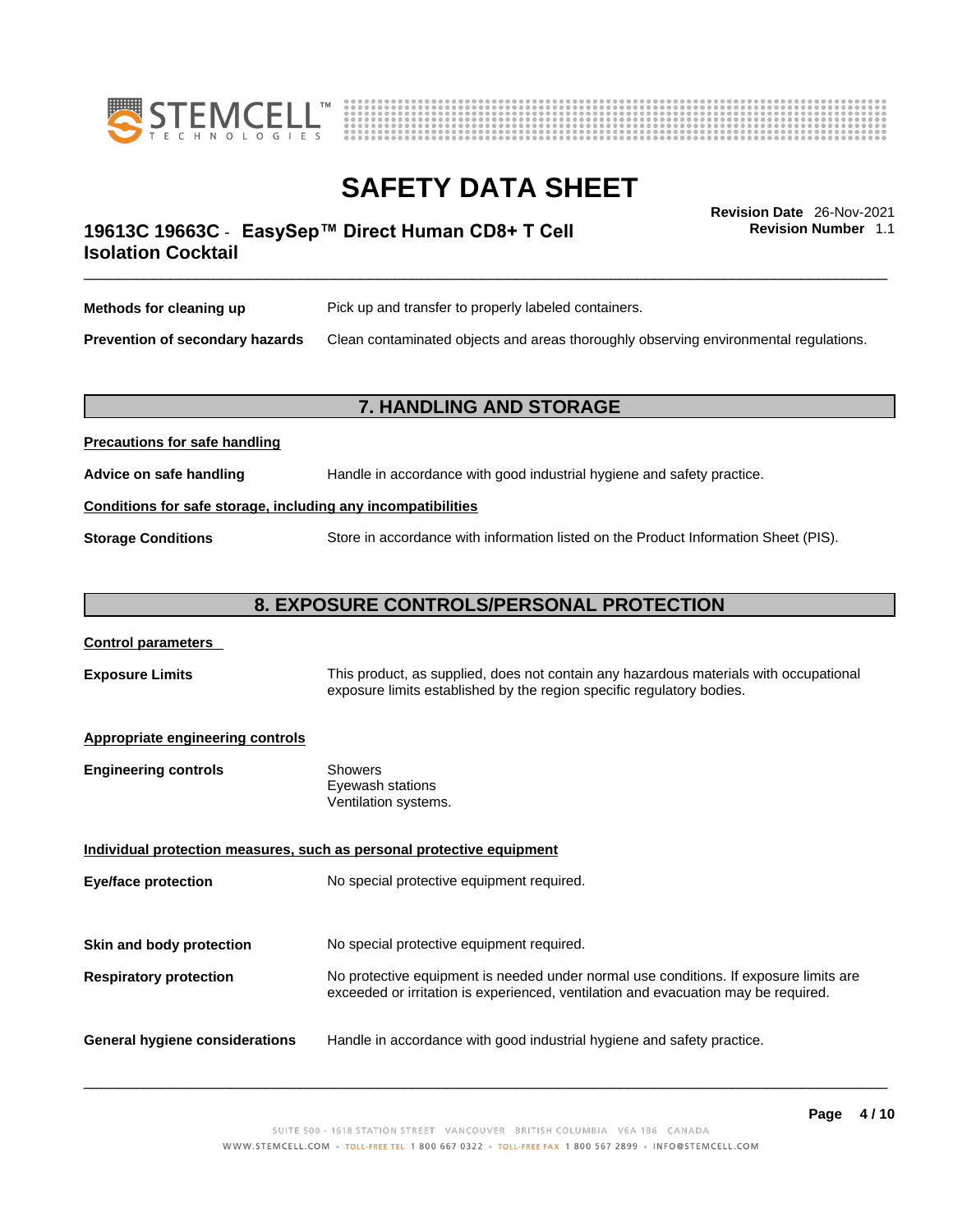



\_\_\_\_\_\_\_\_\_\_\_\_\_\_\_\_\_\_\_\_\_\_\_\_\_\_\_\_\_\_\_\_\_\_\_\_\_\_\_\_\_\_\_\_\_\_\_\_\_\_\_\_\_\_\_\_\_\_\_\_\_\_\_\_\_\_\_\_\_\_\_\_\_\_\_\_\_\_\_\_\_\_\_\_\_\_\_\_\_\_\_\_\_ **Revision Date** 26-Nov-2021 **19613C 19663C** - **EasySep™ Direct Human CD8+ T Cell Isolation Cocktail** 

| 9. PHYSICAL AND CHEMICAL PROPERTIES              |                                                       |                  |  |  |
|--------------------------------------------------|-------------------------------------------------------|------------------|--|--|
|                                                  | Information on basic physical and chemical properties |                  |  |  |
| <b>Physical state</b>                            | Liquid                                                |                  |  |  |
| Appearance                                       | Clear                                                 |                  |  |  |
| Color                                            | No information available                              |                  |  |  |
| Odor                                             | No data available                                     |                  |  |  |
| <b>Odor threshold</b>                            | No data available                                     |                  |  |  |
| <b>Property</b>                                  | Values                                                | Remarks • Method |  |  |
| pH                                               | No data available                                     | None known       |  |  |
| Melting point / freezing point                   | No data available                                     | None known       |  |  |
| Boiling point / boiling range                    | No data available                                     | None known       |  |  |
| <b>Flash point</b>                               | No data available                                     | None known       |  |  |
| <b>Evaporation rate</b>                          | No data available                                     | None known       |  |  |
| Flammability (solid, gas)                        | No data available                                     | None known       |  |  |
| <b>Flammability Limit in Air</b>                 |                                                       | None known       |  |  |
| <b>Upper flammability limit:</b>                 | No data available                                     |                  |  |  |
| Lower flammability limit:                        | No data available                                     |                  |  |  |
| Vapor pressure                                   | No data available                                     | None known       |  |  |
| Vapor density                                    | No data available                                     | None known       |  |  |
| <b>Relative density</b>                          | No data available                                     | None known       |  |  |
| <b>Water solubility</b>                          | No data available                                     | None known       |  |  |
| Solubility in other solvents                     | No data available                                     | None known       |  |  |
| <b>Partition coefficient</b>                     | No data available                                     | None known       |  |  |
| <b>Autoignition temperature</b>                  | No data available                                     | None known       |  |  |
| <b>Decomposition temperature</b>                 | No data available                                     | None known       |  |  |
| <b>Kinematic viscosity</b>                       | No data available                                     | None known       |  |  |
| <b>Dynamic viscosity</b>                         | No data available<br>None known                       |                  |  |  |
| <b>Explosive properties</b><br>No data available |                                                       |                  |  |  |
| <b>Oxidizing properties</b>                      | No information available                              |                  |  |  |
| <b>Other Information</b>                         |                                                       |                  |  |  |
| <b>Softening point</b>                           | No information available                              |                  |  |  |
| Molecular weight<br>No information available     |                                                       |                  |  |  |
| Molecular formula                                | No information available                              |                  |  |  |
| <b>VOC Content (%)</b>                           | No information available                              |                  |  |  |
| <b>Liquid Density</b>                            | No information available                              |                  |  |  |
| <b>Bulk density</b>                              | No information available                              |                  |  |  |
| <b>10. STABILITY AND REACTIVITY</b>              |                                                       |                  |  |  |
|                                                  |                                                       |                  |  |  |

**Reactivity No information available.** 

**Chemical stability** Stable under recommended transport or storage conditions.

 $\_$  ,  $\_$  ,  $\_$  ,  $\_$  ,  $\_$  ,  $\_$  ,  $\_$  ,  $\_$  ,  $\_$  ,  $\_$  ,  $\_$  ,  $\_$  ,  $\_$  ,  $\_$  ,  $\_$  ,  $\_$  ,  $\_$  ,  $\_$  ,  $\_$  ,  $\_$  ,  $\_$  ,  $\_$  ,  $\_$  ,  $\_$  ,  $\_$  ,  $\_$  ,  $\_$  ,  $\_$  ,  $\_$  ,  $\_$  ,  $\_$  ,  $\_$  ,  $\_$  ,  $\_$  ,  $\_$  ,  $\_$  ,  $\_$  ,

**Revision Number** 1.1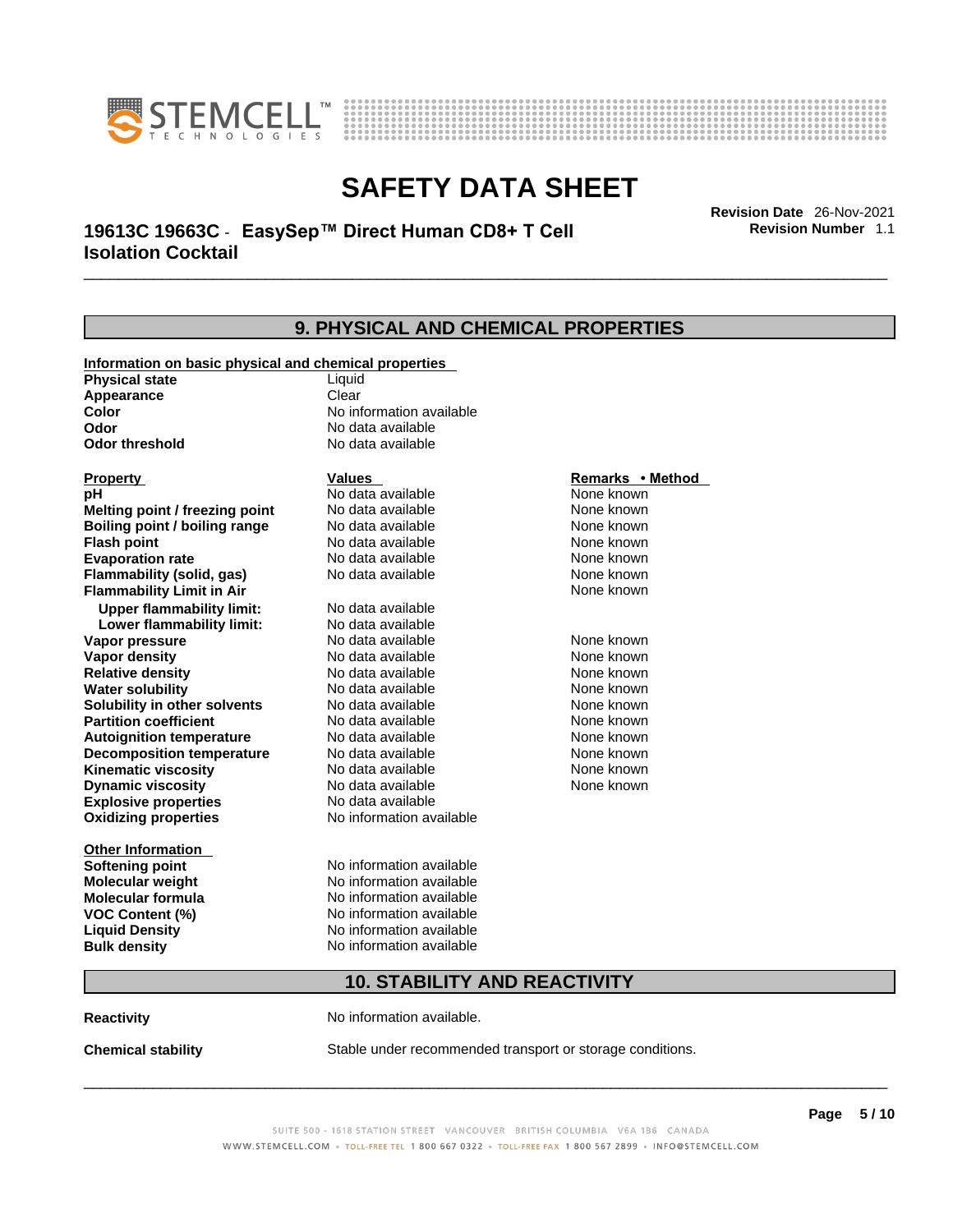



### \_\_\_\_\_\_\_\_\_\_\_\_\_\_\_\_\_\_\_\_\_\_\_\_\_\_\_\_\_\_\_\_\_\_\_\_\_\_\_\_\_\_\_\_\_\_\_\_\_\_\_\_\_\_\_\_\_\_\_\_\_\_\_\_\_\_\_\_\_\_\_\_\_\_\_\_\_\_\_\_\_\_\_\_\_\_\_\_\_\_\_\_\_ **Revision Date** 26-Nov-2021 **19613C 19663C** - **EasySep™ Direct Human CD8+ T Cell Isolation Cocktail**

**Revision Number** 1.1

| <b>Possibility of hazardous reactions</b> None under normal processing.    |                                           |  |
|----------------------------------------------------------------------------|-------------------------------------------|--|
| <b>Conditions to avoid</b>                                                 | None known based on information supplied. |  |
| Incompatible materials                                                     | None known based on information supplied. |  |
| Hazardous decomposition products None known based on information supplied. |                                           |  |

**11. TOXICOLOGICAL INFORMATION** 

### **Information on likely routes of exposure**

#### **Product Information**

| Symptoms related to the physical, chemical and toxicological characteristics |                     |                                                                   |
|------------------------------------------------------------------------------|---------------------|-------------------------------------------------------------------|
|                                                                              | Ingestion           | Specific test data for the substance or mixture is not available. |
|                                                                              | <b>Skin contact</b> | Specific test data for the substance or mixture is not available. |
|                                                                              | Eye contact         | Specific test data for the substance or mixture is not available. |
|                                                                              | <b>Inhalation</b>   | Specific test data for the substance or mixture is not available. |

**Symptoms** No information available.

**Numerical measures of toxicity**

**Acute toxicity**

**Unknown acute toxicity** 0 % of the mixture consists of ingredient(s) of unknown toxicity

0 % of the mixture consists of ingredient(s) of unknown acute oral toxicity

0 % of the mixture consists of ingredient(s) of unknown acute dermal toxicity

0 % of the mixture consists of ingredient(s) of unknown acute inhalation toxicity (gas)

0 % of the mixture consists of ingredient(s) of unknown acute inhalation toxicity (vapor)

0 % of the mixture consists of ingredient(s) of unknown acute inhalation toxicity (dust/mist) Product Information

### **Delayed and immediate effects as well as chronic effects from short and long-term exposure**

| <b>Skin</b><br>ion/irritation<br>ı corrosior | No information available. |
|----------------------------------------------|---------------------------|
| <b>IProdi</b><br><b>Information</b><br>ucu.  |                           |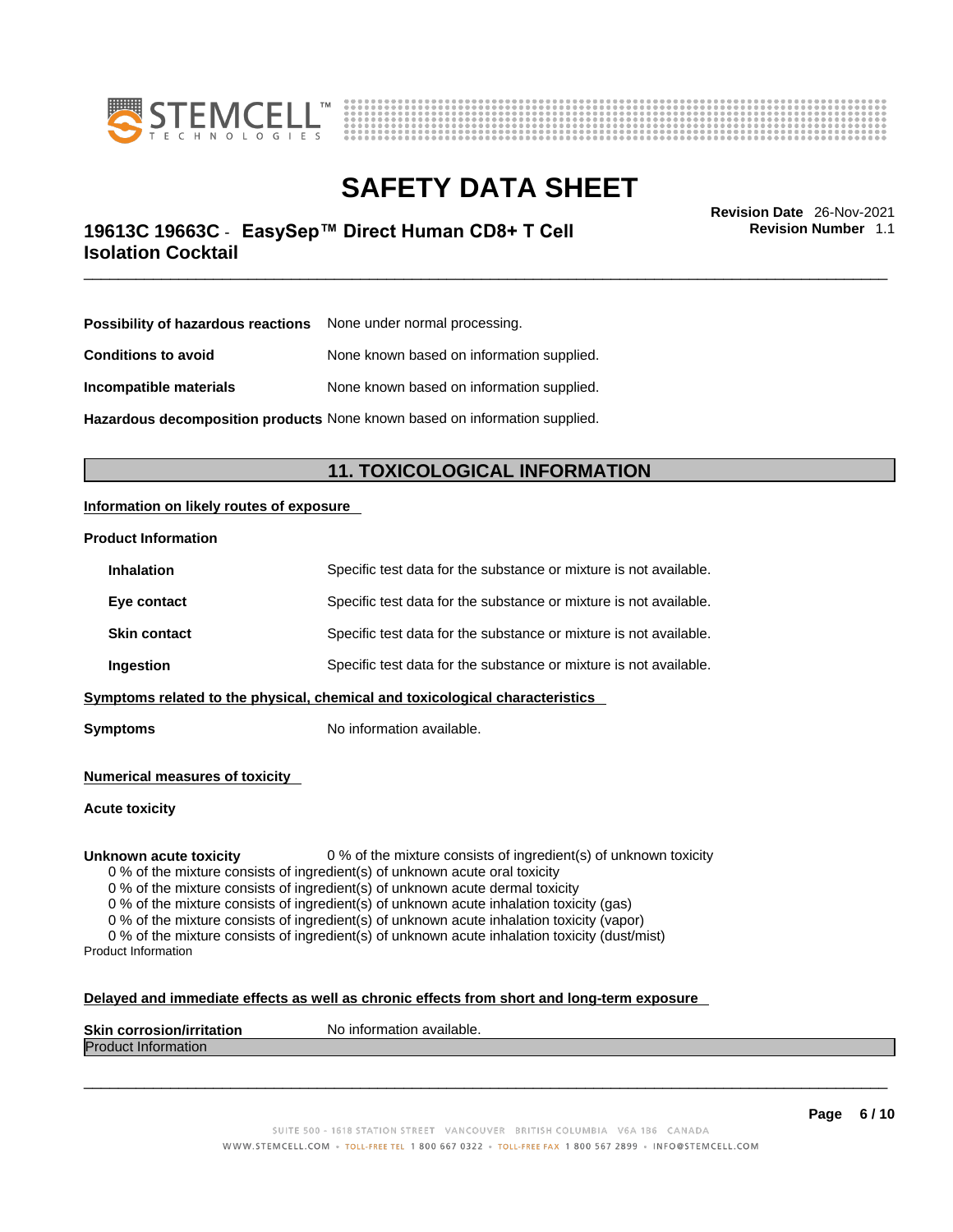



### \_\_\_\_\_\_\_\_\_\_\_\_\_\_\_\_\_\_\_\_\_\_\_\_\_\_\_\_\_\_\_\_\_\_\_\_\_\_\_\_\_\_\_\_\_\_\_\_\_\_\_\_\_\_\_\_\_\_\_\_\_\_\_\_\_\_\_\_\_\_\_\_\_\_\_\_\_\_\_\_\_\_\_\_\_\_\_\_\_\_\_\_\_ **Revision Date** 26-Nov-2021 **19613C 19663C** - **EasySep™ Direct Human CD8+ T Cell Isolation Cocktail**

**Revision Number** 1.1

| Serious eye damage/eye irritation | No information available. |  |
|-----------------------------------|---------------------------|--|
| <b>Product Information</b>        |                           |  |
| Respiratory or skin sensitization | No information available. |  |
| <b>Product Information</b>        |                           |  |
| <b>Germ cell mutagenicity</b>     | No information available. |  |
| <b>Product Information</b>        |                           |  |
| Carcinogenicity                   | No information available. |  |
| <b>Reproductive toxicity</b>      | No information available. |  |
| <b>Product Information</b>        |                           |  |
| <b>STOT - single exposure</b>     | No information available. |  |
| <b>Product Information</b>        |                           |  |
| <b>STOT - repeated exposure</b>   | No information available. |  |
| <b>Product Information</b>        |                           |  |
| <b>Aspiration hazard</b>          | No information available. |  |

### **12. ECOLOGICAL INFORMATION**

| <b>Ecotoxicity</b>                   |                                    |  |
|--------------------------------------|------------------------------------|--|
| <b>Product Information</b>           |                                    |  |
| <b>Persistence and degradability</b> | No information available.          |  |
| <b>Bioaccumulation</b>               | There is no data for this product. |  |
| Other adverse effects                | No information available.          |  |

### **13. DISPOSAL CONSIDERATIONS**

| Waste treatment methods                |                                                                                                                    |  |
|----------------------------------------|--------------------------------------------------------------------------------------------------------------------|--|
| Waste from residues/unused<br>products | Dispose of in accordance with local regulations. Dispose of waste in accordance with<br>environmental legislation. |  |
| Contaminated packaging                 | Do not reuse empty containers.                                                                                     |  |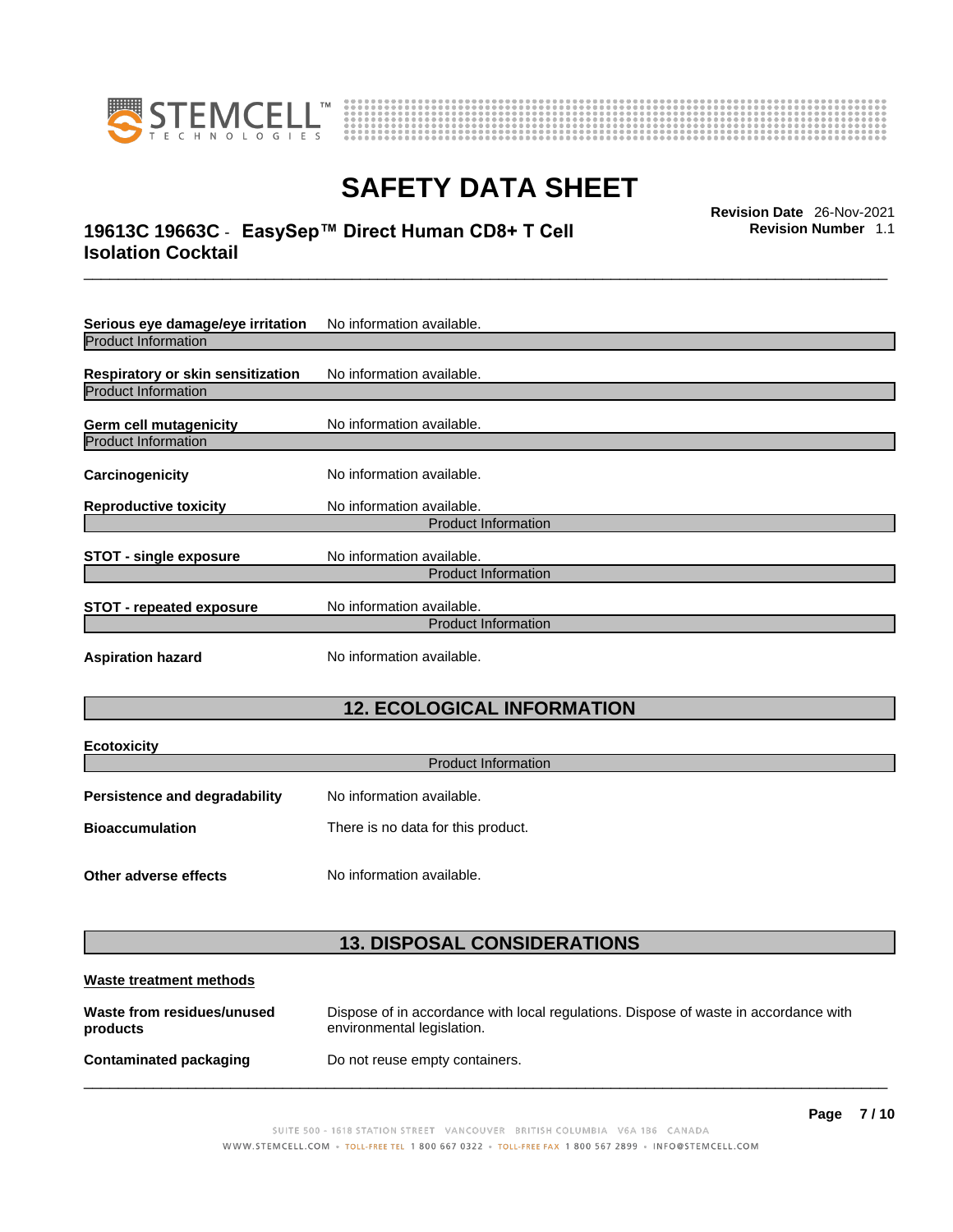



\_\_\_\_\_\_\_\_\_\_\_\_\_\_\_\_\_\_\_\_\_\_\_\_\_\_\_\_\_\_\_\_\_\_\_\_\_\_\_\_\_\_\_\_\_\_\_\_\_\_\_\_\_\_\_\_\_\_\_\_\_\_\_\_\_\_\_\_\_\_\_\_\_\_\_\_\_\_\_\_\_\_\_\_\_\_\_\_\_\_\_\_\_ **Revision Date** 26-Nov-2021 **19613C 19663C** - **EasySep™ Direct Human CD8+ T Cell Isolation Cocktail** 

### **14. TRANSPORT INFORMATION**

| <b>DOT</b>  | Not regulated |
|-------------|---------------|
| <b>TDG</b>  | Not regulated |
| <b>MEX</b>  | Not regulated |
| ICAO (air)  | Not regulated |
| <b>IATA</b> | Not regulated |
| <b>IMDG</b> | Not regulated |
| <b>RID</b>  | Not regulated |
| <b>ADR</b>  | Not regulated |
| <b>ADN</b>  | Not regulated |

### **15. REGULATORY INFORMATION**

| <b>International Inventories</b> |                 |
|----------------------------------|-----------------|
| TSCA                             | Complies        |
| <b>DSL/NDSL</b>                  | Complies        |
| <b>EINECS/ELINCS</b>             | Complies        |
| ENCS                             | Does not comply |
| <b>IECSC</b>                     | Complies        |
| KECL                             | Complies        |
| PICCS                            | Complies        |
| AICS                             | Complies        |
|                                  |                 |

 **Legend:** 

 **TSCA** - United States Toxic Substances Control Act Section 8(b) Inventory

 **DSL/NDSL** - Canadian Domestic Substances List/Non-Domestic Substances List

 **EINECS/ELINCS** - European Inventory of Existing Chemical Substances/European List of Notified Chemical Substances

- **ENCS**  Japan Existing and New Chemical Substances
- **IECSC**  China Inventory of Existing Chemical Substances
- **KECL**  Korean Existing and Evaluated Chemical Substances
- **PICCS**  Philippines Inventory of Chemicals and Chemical Substances
- **AICS**  Australian Inventory of Chemical Substances

 $\_$  ,  $\_$  ,  $\_$  ,  $\_$  ,  $\_$  ,  $\_$  ,  $\_$  ,  $\_$  ,  $\_$  ,  $\_$  ,  $\_$  ,  $\_$  ,  $\_$  ,  $\_$  ,  $\_$  ,  $\_$  ,  $\_$  ,  $\_$  ,  $\_$  ,  $\_$  ,  $\_$  ,  $\_$  ,  $\_$  ,  $\_$  ,  $\_$  ,  $\_$  ,  $\_$  ,  $\_$  ,  $\_$  ,  $\_$  ,  $\_$  ,  $\_$  ,  $\_$  ,  $\_$  ,  $\_$  ,  $\_$  ,  $\_$  ,

**Revision Number** 1.1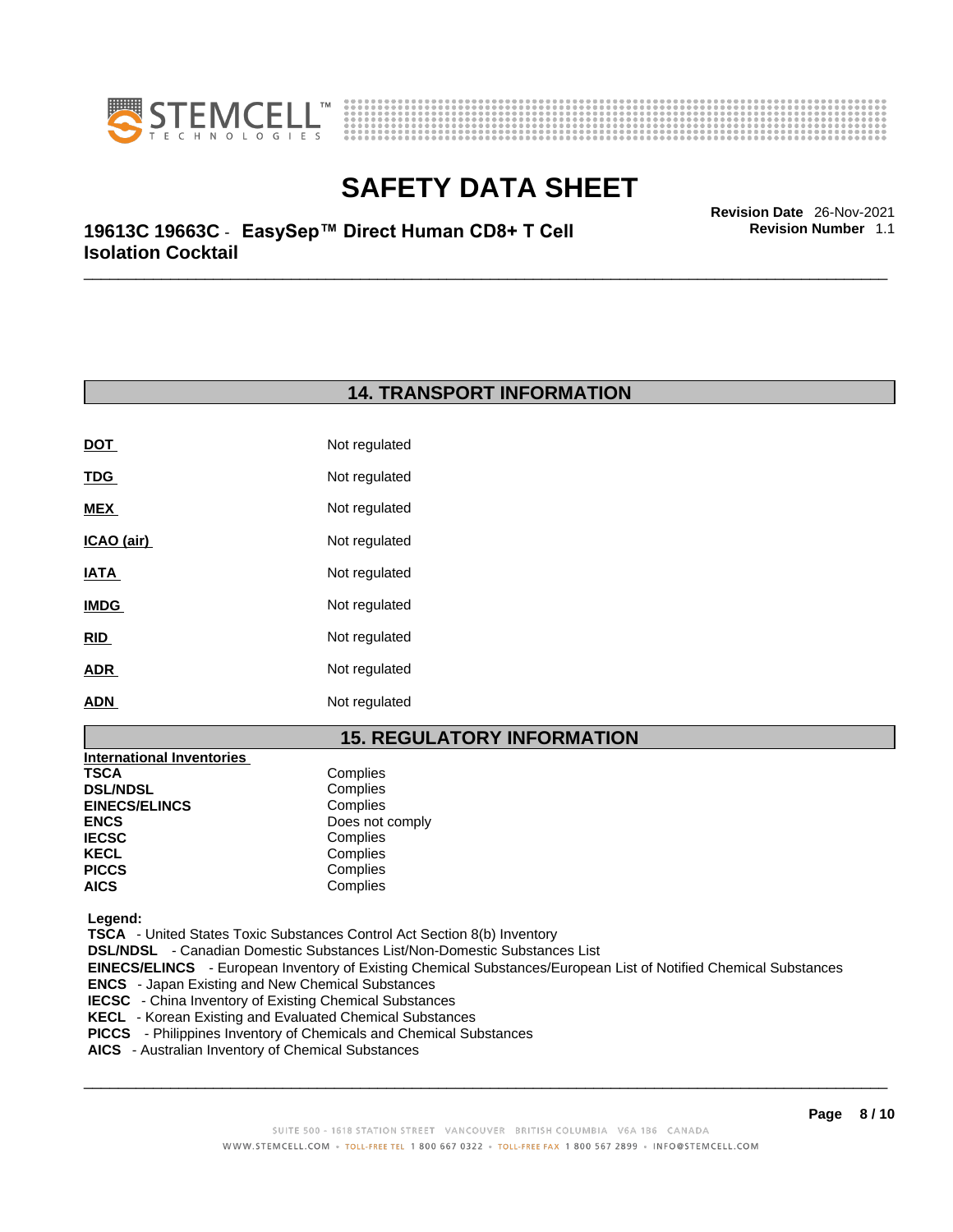



### \_\_\_\_\_\_\_\_\_\_\_\_\_\_\_\_\_\_\_\_\_\_\_\_\_\_\_\_\_\_\_\_\_\_\_\_\_\_\_\_\_\_\_\_\_\_\_\_\_\_\_\_\_\_\_\_\_\_\_\_\_\_\_\_\_\_\_\_\_\_\_\_\_\_\_\_\_\_\_\_\_\_\_\_\_\_\_\_\_\_\_\_\_ **Revision Date** 26-Nov-2021 **19613C 19663C** - **EasySep™ Direct Human CD8+ T Cell Isolation Cocktail**

**Revision Number** 1.1

#### **US Federal Regulations**

#### **SARA 313**

Section 313 of Title III of the Superfund Amendments and Reauthorization Act of 1986 (SARA). This product does not contain any chemicals which are subject to the reporting requirements of the Act and Title 40 of the Code of Federal Regulations, Part 372.

### **CWA** (Clean Water Act)

This product does not contain any substances regulated as pollutants pursuant to the Clean Water Act (40 CFR 122.21 and 40 CFR 122.42).

#### **CERCLA**

This material, as supplied, does not contain any substances regulated as hazardous substances under the Comprehensive Environmental Response Compensation and Liability Act (CERCLA) (40 CFR 302) or the Superfund Amendments and Reauthorization Act (SARA) (40 CFR 355). There may be specific reporting requirements at the local, regional, or state level pertaining to releases of this material.

#### **US State Regulations**

#### **California Proposition 65**

This product does not contain any Proposition 65 chemicals.

### **U.S. State Right-to-Know Regulations**

#### **US State Regulations**

| Chemical name            | New Jersey | <b>Massachusetts</b> | Pennsylvania |
|--------------------------|------------|----------------------|--------------|
| Water                    |            |                      |              |
| 7732-18-5                |            |                      |              |
| Sodium Phosphate Dibasic |            |                      | ,,           |
| 7558-79-4                |            |                      |              |

#### **U.S. EPA Label Information**

#### **EPA Pesticide Registration Number** Not applicable